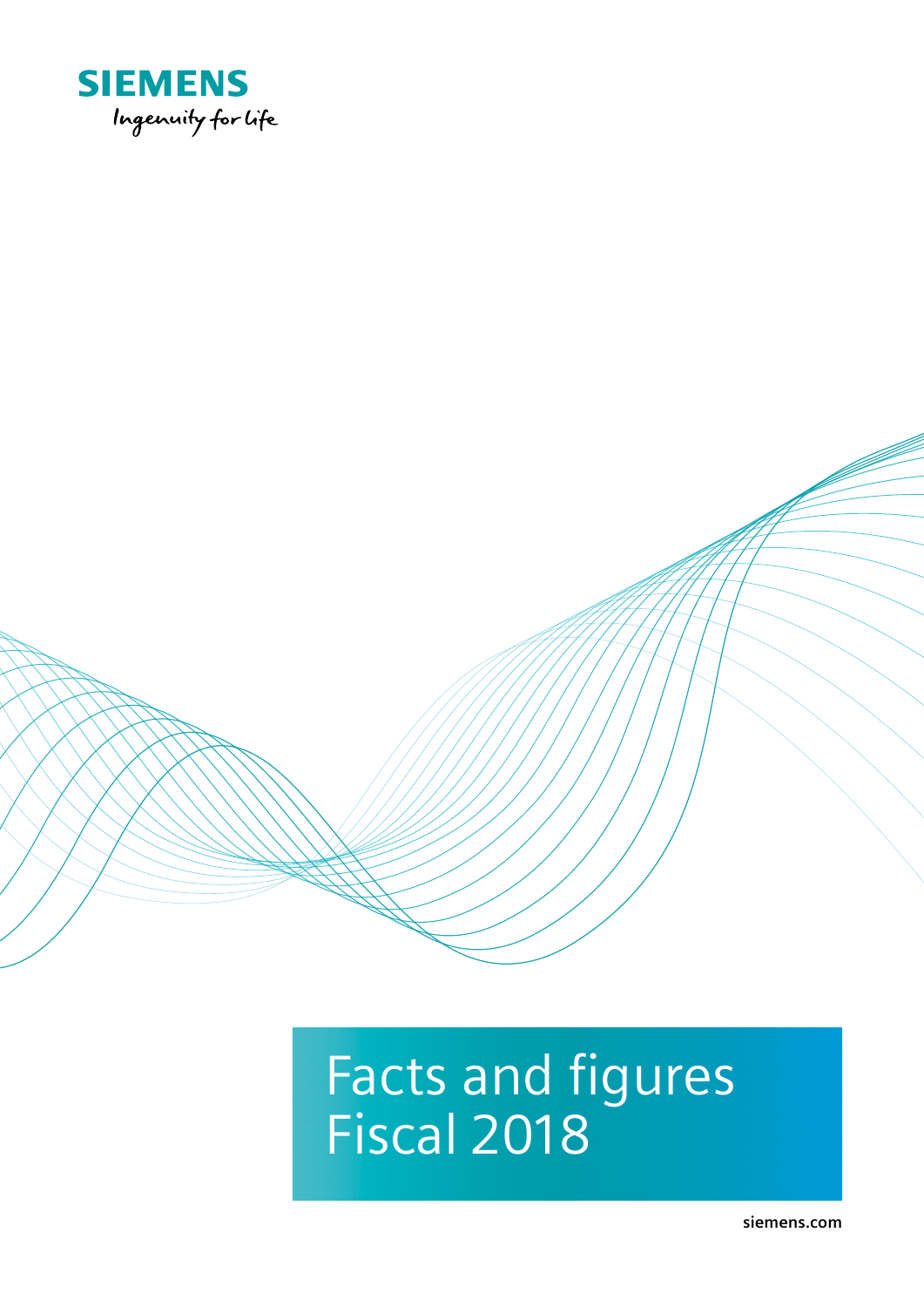

Dear Shancholders,

Siemens is in better shape than ever. In fiscal 2018, we built on the great successes of 2016 and 2017. Once again, we delivered on our promises. And we fully achieved the guidance we raised at midyear.

## Joe Kaeser

President and Chief Executive Officer of Siemens AG

We want you to profit from our Company's success. That's why we will propose a dividend of €3.80 for fiscal 2018 at the Annual Shareholders' Meeting on January 30, 2019. This marks an increase of ten euro cents over the previous year and corresponds to a payout ratio of 53 percent. We'll thus be raising our dividend for the fifth consecutive year. This, too, is continuity and demonstrates sustainability and reliability.

Share buybacks are another lever for increasing shareholder return. Since 2012, we've repurchased shares worth around €10 billion. And we will stay on this course: we've launched a new share buyback program that will have a volume of up to €3 billion and run until November 2021.

Looking at the results for fiscal 2018, we can say this: growth is broad-based as almost all our businesses are growing. Excluding currency translation and portfolio effects, orders rose eight percent. Our record order backlog of €132 billion provides a solid foundation for fiscal 2019.

Revenue rose two percent to €83 billion. Most of our industrial businesses – above all the Digital Factory Division – contributed to this increase. However, we saw a steep decline at our fossil fuel power business. At 1.10, our book-to-bill ratio, the ratio of orders to revenue, was very positive.

Excluding severance charges, the profit margin of our Industrial Business was 11.3 percent and thus within its target range. At €7.88, earnings per share were within our guidance of between €7.70 and €8.00, which we also raised at midyear. Here, too, we've kept our word. This is now the fifth year in a row that we've reached our guidance.

We could not have achieved these successes without a great team performance. That's why I'd like to thank the 379,000 Siemens employees worldwide who give their best for our customers and for our Company every day.

There are many accomplishments in fiscal 2018 that we can be proud of.

In March, we successfully listed our healthcare business on the stock exchange. Some of our businesses – especially our automation and industrial digitalization business – are world-market leaders. Our Building Technologies Division posted its all-time best year for operations. And Mobility is now the world's most successful vertically integrated mobility company.

However, we're still facing major structural challenges at Power and Gas. Here, we took the right steps to adapt this business to changed market conditions – price pressure, structural overcapacities, and the trend toward renewable energies – and make it fit for the future. And in the market for renewables, we recognized the signs of the times before anyone else and actively shaped consolidation.

Our task now is to take advantage of our generally outstanding starting position to develop Siemens further. The "Vision 2020+" strategy program that we presented in August defines the framework and creates the conditions that will enable every Siemens business to measure up to the best in its industry – or, even better, to be the benchmark.

To achieve this, we're giving our businesses greater entrepreneurial freedom and fostering a culture of ownership and initiative as well as management accountability and obligation.

We know that these changes touch our Company's DNA. We're approaching this transformation with great respect and are aware of our responsibility. But we also know that now is the right time to make these changes – because now we're in a position of strength.

For the Managing Board

Sincerely yours,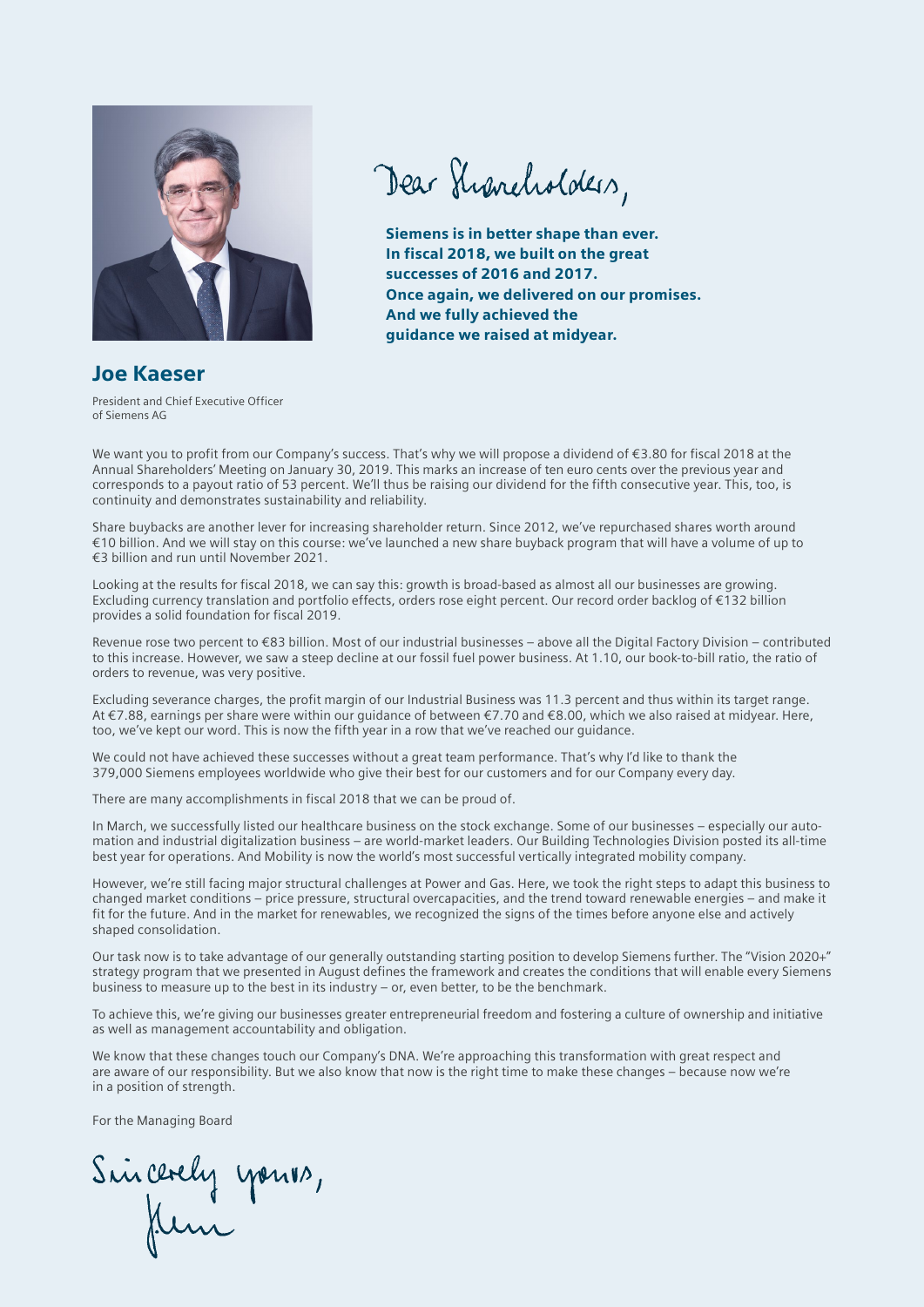

Dear Shaucholders,

How can a company reinvent itself from a position of strength? That's exactly the challenge Siemens is tackling today. The Company is stronger than ever before. It was able to maintain its impressive record of success in fiscal 2018. Over the year, five of Siemens' eight Industrial Businesses improved profit and profit margins. And growth in orders and revenue was broad-based.

Jim Hagemann Snabe

Chairman of the Supervisory Board of Siemens AG

Siemens used the past 12 months to chart its future course in key areas: Siemens Healthineers was publicly listed, a move that will provide this business with the entrepreneurial freedom it needs to help shape the lucrative healthcare market in the long term. Strategic acquisitions, for example, in the area of industrial software, also strengthened the Company. And painful but necessary adjustments were made in the conventional power generation business.

Siemens has thrived over the last few years – despite sweeping changes in technology, society and the economy. The challenge now is to build on this position of strength and shape the Fourth Industrial Revolution. I'm convinced that companies that can "do" both hardware and software and that leverage this combination to create maximum customer value will be the most successful companies in the digital age. And that's Siemens' greatest competitive advantage: when it comes to combining the real and virtual worlds, Siemens is unmatched.

The Fourth Industrial Revolution will radically transform the way we live and do business. Neither the business models that worked in the past nor the sheer size of a conglomerate can guarantee success in the future. Platforms, data analytics and new technologies such as artificial intelligence are changing the economy at an unprecedented pace.

Only companies that view these changes as an opportunity, only companies that are fast and agile will be among the world's best in the long run. And that's exactly what the "Vision 2020+" strategy program aims to achieve. It's designed to enable Siemens businesses to become more focused, considerably faster and fit for the future.

All Siemens businesses will continue to be held together by the Company's larger purpose. And that purpose is to create value for all Siemens stakeholders and to provide answers to the most urgent questions society faces: How do we want to live in the future? How can we manufacture goods in a way that preserves the environment? How can we generate clean electricity? How can we make affordable healthcare available to billions of people? Siemens provides answers to these questions with its products and solutions.

In fiscal 2018, the Supervisory Board backed the changes at Siemens and effectively monitored and advised the Managing Board in the interest of shareholders. The Supervisory Board supports the Company's ongoing strategic development. We're convinced that "Vision 2020+" is an outstanding concept and that it will enable Siemens to rapidly develop from a position of strength and prepare for the next decade.

On behalf of the Supervisory Board, I'd like to thank the members of the Managing Board as well as the employees and employee representatives of Siemens AG and all Group companies for their steadfast dedication and their constructive and successful cooperation in fiscal 2018.

For the Supervisory Board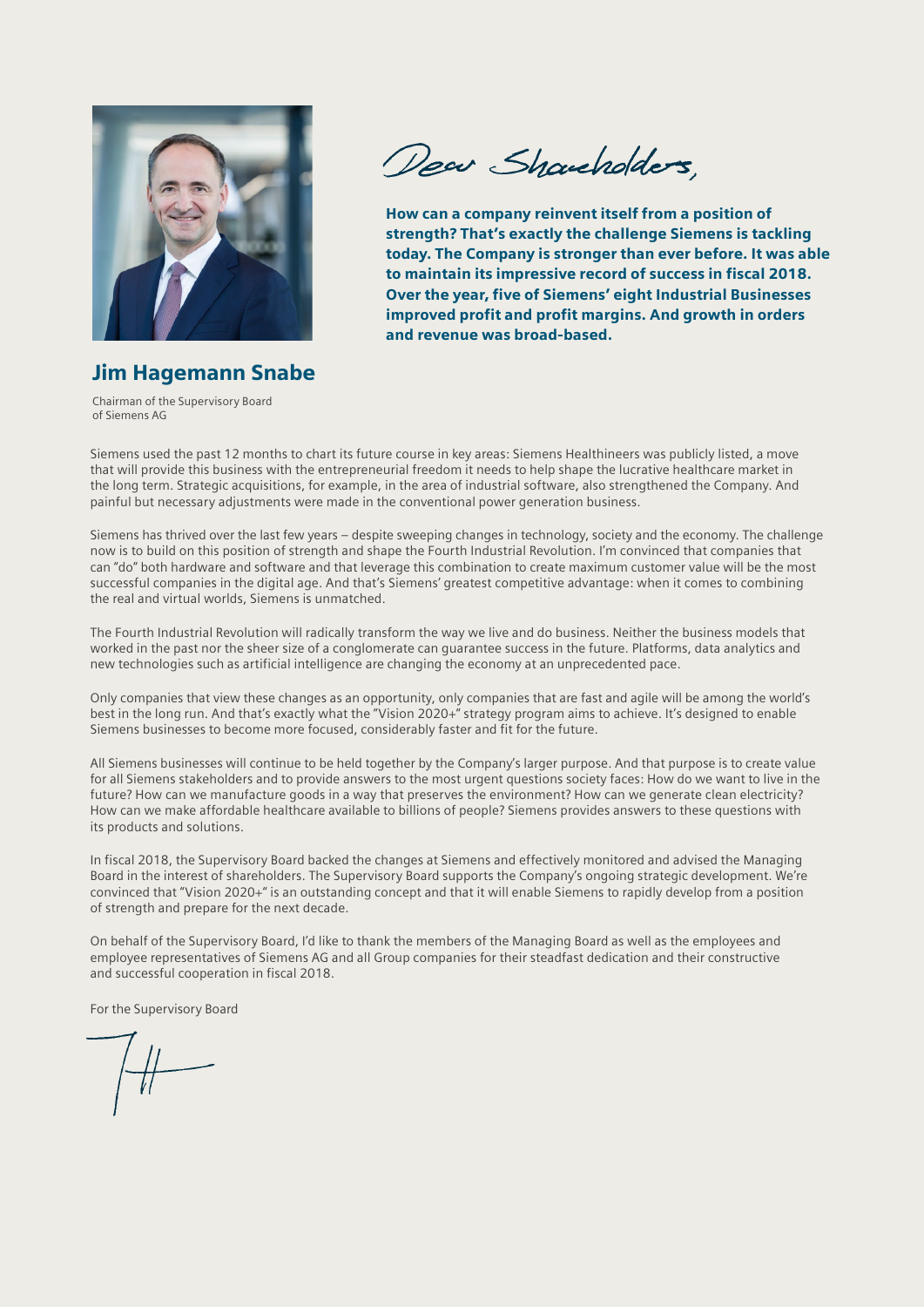## Fiscal 2018 – Financial summary

Fiscal 2018 was a particularly successful year for Siemens. We made great progress operationally and from a portfolio standpoint and reached nearly all our "Vision 2020" targets faster than originally expected. Regarding our financial results, the great majority of our businesses are doing very well, including several that are outstanding. A few of our businesses have to tackle structural market challenges. For them, measures to improve competitiveness and adjust capacities are well under way. We also made progress with our portfolio. We successfully executed the initial public offering of Siemens Healthineers AG by floating 15% of its shares in the second quarter of fiscal 2018. In the fourth quarter of fiscal 2018, the shareholders of Alstom SA approved the proposal regarding the combination of our mobility business with Alstom SA. Closing of the transaction is still subject to approval by antitrust authorities and is expected in the first half of calendar 2019. Several of our businesses made acquisitions in the area of digitalization, the most important of which was the acquisition of Mendix, a U.S.-based pioneer and leader in cloud-native low-code application development, which we closed early in fiscal 2019. We expect the Mendix acquisition, among other things, to accelerate the adoption of MindSphere, our open, cloud-based industrial operating system for the Internet of Things. From a position of strength, we announced "Vision 2020+" during the fourth quarter of fiscal 2018. With "Vision 2020+," we intend to accelerate growth and strengthen profitability with a leaner, simpler company structure. United under the strong Siemens brand, we are giving our businesses significantly more entrepreneurial freedom to sharpen the focus on their respective markets. We are currently implementing the new organizational structure. We will begin reporting financial results according to the new company structure beginning with the third quarter of fiscal 2019.

We were again very successful in executing our **financial target system** in fiscal 2018 and achieved strong results for the Siemens Group, most of our industrial businesses and Financial Services. We raised our guidance for basic earnings per share (EPS) from net income after the second quarter and reached all the targets set for our primary measures for fiscal 2018. We achieved revenue growth of 2% net of currency translation and portfolio effects. We delivered basic EPS from net income of €7.12, which included impacts from severance charges amounting to €0.76. Return on capital employed (ROCE) was double-digit at 12.7%. Our capital structure ratio came in at 0.4.

Orders rose 6% year-over-year to €91.3 billion, for a book-to-bill-ratio of 1.10, thus fulfilling our expectation for a ratio above 1. Six out of eight of our industrial businesses increased orders year-over-year, one remained at the prior-year level and only one reported a decline. We posted double-digit order growth at Mobility due to a larger volume from major contract wins, and at Digital Factory due to strength in its short-cycle and software businesses. Order growth at Siemens Gamesa Renewable Energy (SGRE) included new volume from the merger with Gamesa, while growth at Power and Gas was burdened by significant negative currency translation effects. Excluding currency translation and portfolio effects, orders for Siemens rose 8%.

Revenue came in at €83.0 billion, slightly above the prior-year level. Strong growth at Digital Factory and Mobility and new volume from the merger with Gamesa at SGRE were largely offset by a significant decline at Power and Gas. While the Division completed the world's three largest combined cycle power plants in Egypt in record time in fiscal 2018, it continues to operate in an adverse market environment. Excluding currency translation and portfolio effects, revenue grew 2%. For fiscal 2018, we had forecast modest growth in revenue, net of currency translation and portfolio effects.

Industrial Business profit was €8.8 billion, down 6% year-over-year. The majority of our industrial businesses improved profit year-over-year, with increases led by Digital Factory, SGRE and Mobility. Digital Factory and Siemens Healthineers made the largest contributions to Industrial Business profit. Profit and profitability at Siemens Healthineers were impacted by substantial negative currency effects, which to a lesser extent also affected other Divisions. Overall, the Industrial Business profit was burdened by sharply higher severance charges year-over-year, which came in at €0.8 billion. Nearly half of the severance charges were booked at Power and Gas. Together with challenging factors related to adverse market conditions, this resulted in a sharp decline in the Division's profit year-over-year. As planned, we further increased R&D expenses in our industrial businesses, with a strong emphasis on digitalization.

The **profit margin of our Industrial Business** was 10.4%, down from 11.1% in fiscal 2017. Six out of eight of our industrial businesses were within or – as in the case of Mobility and Building Technologies – above their margin ranges. The majority also improved their profit margins year-over-year, with SGRE reaching its margin range and Process Industries and Drives reducing the gap. The overall decline in the profit margin for our Industrial Business was due predominately to Power and Gas, where the profit margin declined substantially, falling even further below the Division's margin range than in fiscal 2017. Excluding severance charges, Industrial Business profit margin was 11.3%, clearly in the range of 11% to 12% we had expected it to reach. With a return on equity after tax of 20.0%, Financial Services, which is reported outside our Industrial Business, reached the upper end of its margin range.

The loss outside the Industrial Business came in substantially lower yearover-year. Results in fiscal 2018 included a €0.9 billion gain related to the transfer of Siemens' shares in Atos SE to Siemens Pension-Trust e.V. and a €0.7 billion gain from the sale of shares in OSRAM Licht AG. These gains were partly offset by the higher amortization of intangible assets acquired in business combinations, mainly related to the merger with Gamesa and the Mentor acquisition.

Net income of €6.1 billion came in at the prior-year level and basic EPS from net income declined moderately to €7.12. Both figures were impacted by sharply higher severance charges year-over-year, which reduced basic EPS from net income by €0.76. Excluding severance charges, we achieved basic EPS from net income of €7.88. Thus, we met our raised forecast, which was to achieve basic EPS from net income excluding severance charges in the range of €7.70 to €8.00 (up from the range of €7.20 to €7.70 that we forecast for fiscal 2018 in our Annual Report for fiscal 2017).

ROCE for fiscal 2018 was 12.7%, down from 13.3% in fiscal 2017. This decline was due primarily to an increase in average capital employed, mainly related to the merger with Gamesa and the acquisition of Mentor. We thus met our forecast, which was to achieve a double-digit result below the lower end of our long-term goal of 15% to 20%.

We evaluate our **capital structure** using the ratio of industrial net debt to EBITDA. For fiscal 2018, this ratio was 0.4, compared to 0.9 in fiscal 2017. We thus reached our forecast, which was to achieve a ratio of up to 1.0.

Free cash flow from continuing and discontinued operations for fiscal 2018 rose 22% to €5.8 billion.

We intend to continue providing an attractive return to shareholders. The Siemens Managing Board, in agreement with the Supervisory Board, proposes a **dividend** of €3.80 per share, up from €3.70 a year earlier.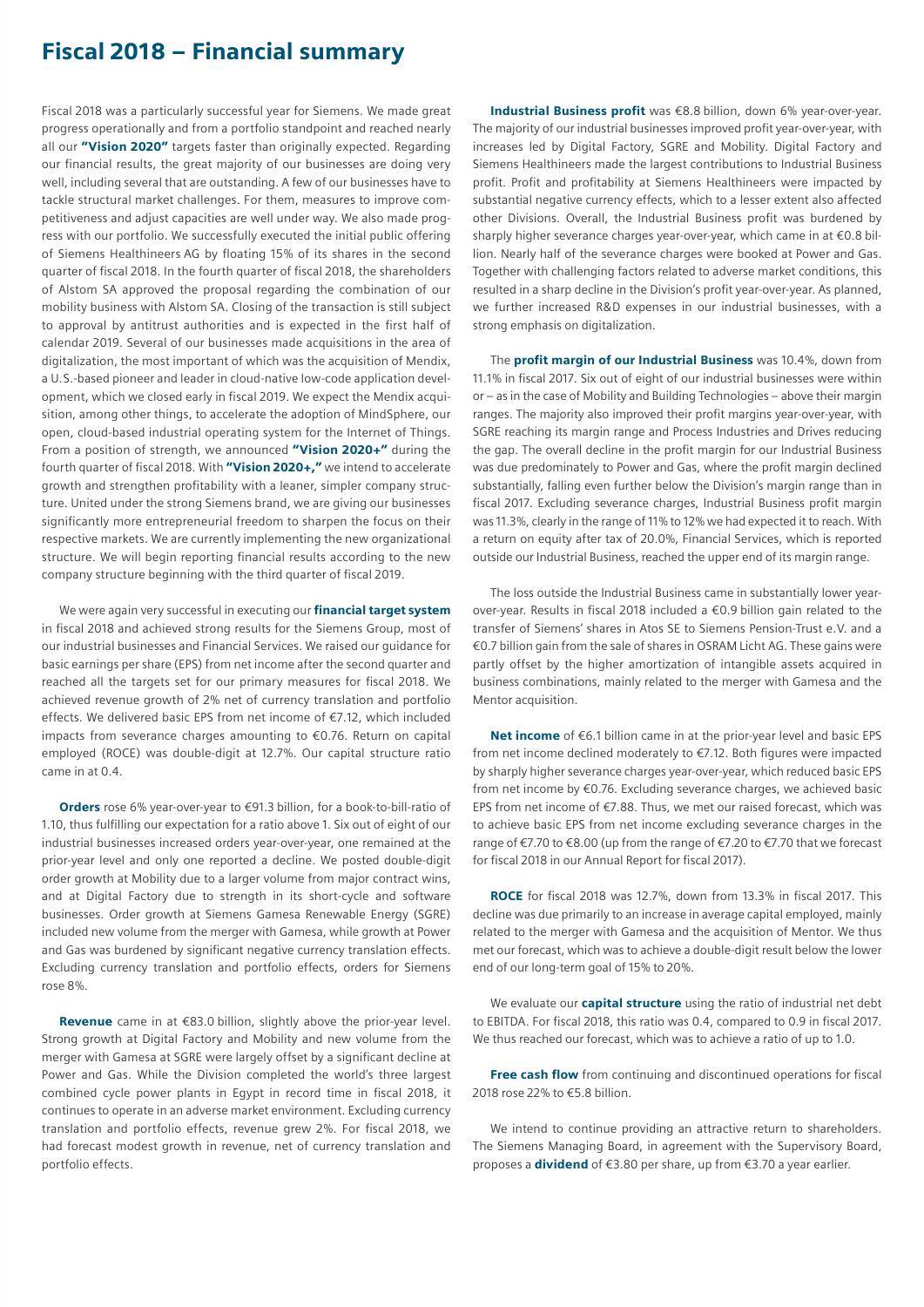## Key figures fiscal 2018

Volume

|                    |                           |         |         |        | % Change           |
|--------------------|---------------------------|---------|---------|--------|--------------------|
|                    |                           | FY 2018 | FY 2017 | Actual | Comp. <sup>1</sup> |
| <b>Orders</b>      | in millions of $\epsilon$ | 91,296  | 85,784  | 6%     | 8%                 |
| Revenue            | in millions of $\epsilon$ | 83,044  | 82,863  | $0\%$  | 2%                 |
| Book-to-bill ratio |                           | 1.10    |         |        |                    |
| Order backlog      | in billions of $\epsilon$ | 132     |         |        |                    |
|                    |                           |         |         |        |                    |

#### Profitability and Capital efficiency

|                                               |                           | FY 2018 | FY 2017 | % Change |
|-----------------------------------------------|---------------------------|---------|---------|----------|
| <b>Industrial Business</b>                    |                           |         |         |          |
| Profit                                        | in millions of $\epsilon$ | 8,815   | 9.335   | (6)%     |
| Profit margin                                 | in $%$                    | 10.4    | 11.1    |          |
| <b>Continuing operations</b>                  |                           |         |         |          |
| <b>EBITDA</b>                                 | in millions of $\epsilon$ | 9,602   | 10,825  | (11)%    |
| Income from continuing operations             | in millions of $\epsilon$ | 5,996   | 6.041   | $(1)\%$  |
| Basic earnings per share <sup>2</sup>         | in $\epsilon$             | 6.97    | 7.27    | $(4)\%$  |
| <b>Continuing and discontinued operations</b> |                           |         |         |          |
| Net income                                    | in millions of $\epsilon$ | 6,120   | 6,094   | $0\%$    |
| Basic earnings per share <sup>2</sup>         | in $\epsilon$             | 7.12    | 7.34    | (3)%     |
| Return on capital employed (ROCE)             | in $%$                    | 12.7    | 13.3    |          |
|                                               |                           |         |         |          |

#### Capital structure and Liquidity

|                           | September 30, 2018 | September 30, 2017 |
|---------------------------|--------------------|--------------------|
| in millions of $\epsilon$ | 48,046             | 44,619             |
| in millions of $\epsilon$ | 3,382              | 9.876              |
|                           | 0.4                | 0.9                |
|                           | FY 2018            | FY 2017            |
|                           |                    |                    |
| in millions of $\epsilon$ | 5,814              | 4,819              |
| in millions of $\epsilon$ | 5,824              | 4.769              |
|                           |                    |                    |

### Employees

|                            |              | September 30, 2018 | September 30, 2017 |
|----------------------------|--------------|--------------------|--------------------|
| <b>Number of employees</b> | in thousands | 379                |                    |
| Germany                    | in thousands | 11 <sub>7</sub>    |                    |
| <b>Outside Germany</b>     | in thousands | 262                | 259.               |
|                            |              |                    |                    |

**1** Throughout excluding currency translation and portfolio effects.

**2** Basic earnings per share – attributable to shareholders of Siemens AG. For fiscal 2018 and 2017 weighted average shares outstanding (basic) (in thousands) for the fiscal year to 815,063 and 812,180, respectively.